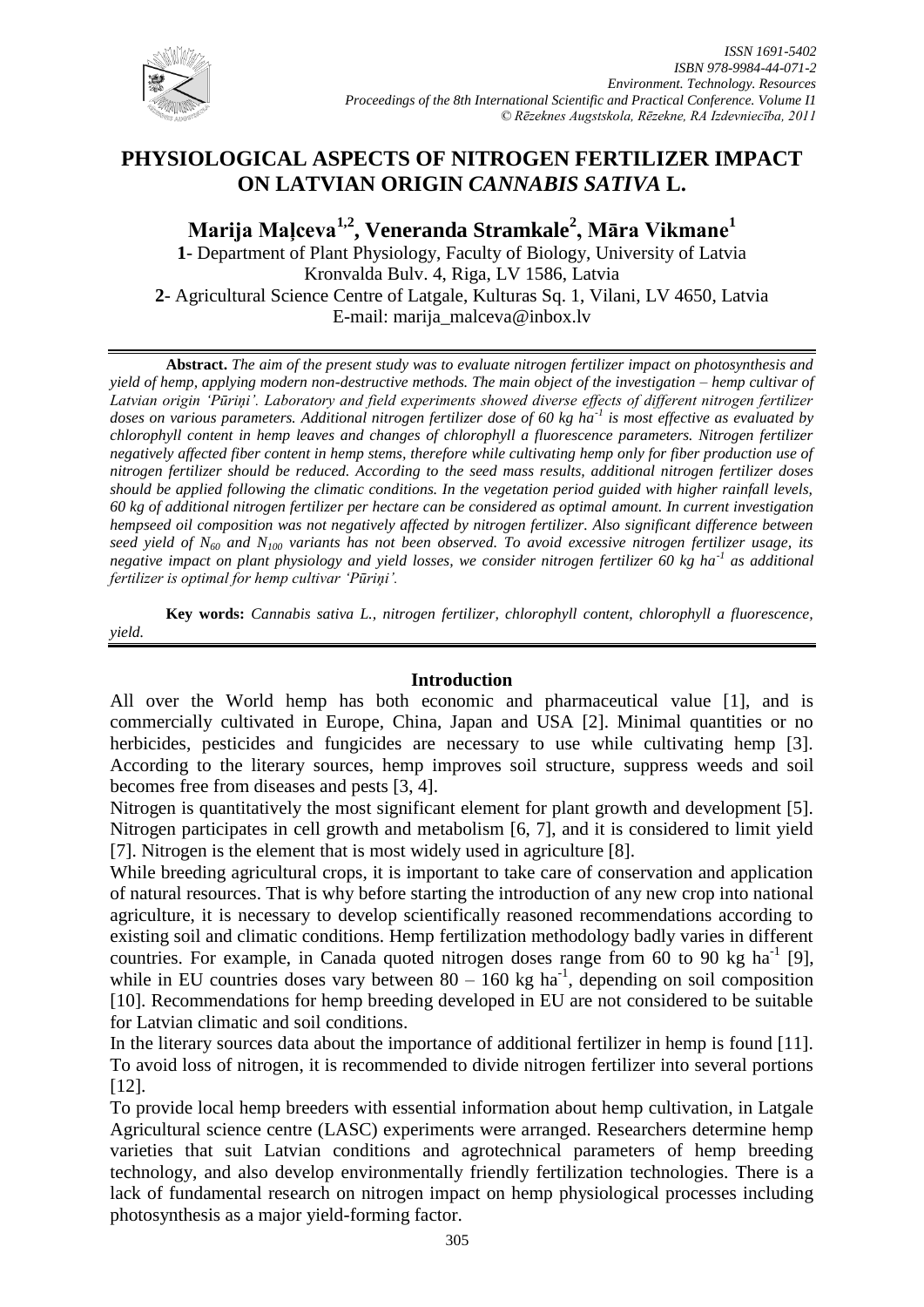The aim of the present study was to evaluate nitrogen fertilizer impact on photosynthesis and yield of hemp. The main object of the investigation – hemp cultivar of Latvian origin "Pūriņi", grown since 1936 in Piksāru district of Rūjiena region.

We consider using modern non-destructive methods for indication of nitrogen supply efficiency is a perspective trend for agriculture. Because photosynthetic efficiency is linked to plant productivity, we consider measuring different photosynthetic parameters during vegetation period can provide significant information about plant physiological condition and prevent plant stress caused by excessive/insufficient fertilizer supply.

# **Materials and methods** *Field experiment*

### **Growth conditions / Experimental treatment**

Field experiment was performed in LASC. The agricultural characteristics of soil are summarized in table 1.

*Table 1.*

| Year | <b>Organic</b><br>matter<br>content $(\% )$ | $\mathbf{p}$ H | <b>Phosphorus</b><br>content $P_2O_2$<br>$(mg kg-1)$ | <b>Potassium</b><br>content $K_2O$<br>$(mg kg-1)$ | Preliminary<br>plant | <b>Complex fertilizer NPK,</b><br>applied after first soil<br>cultivation (kg ha $^{-1}$ ) |
|------|---------------------------------------------|----------------|------------------------------------------------------|---------------------------------------------------|----------------------|--------------------------------------------------------------------------------------------|
| 2008 | 3,8                                         | 73             | 83                                                   | 65                                                | Spring rape          | $6:26:30 - 300$                                                                            |
| 2009 | 4.5                                         | 73             | 134                                                  | 122                                               | Spring rape          | $18:9:9-330$                                                                               |
| 2010 | 6.5                                         | 7.0            | 145                                                  | l 18                                              | Bare fallow          | $18:9:9 - 350$                                                                             |

### **Agricultural characteristics of soil in field experiments**

Field soil - sod podzolic sandy-loamy soil. Before the arrangement of the experiment field was drained, relief equalized. Experiments were organized by randomized block method. Isolation between variants and isolation between duplications was 0,5 m.

## **Meteorological conditions**

Data of meteorological conditions during experiment provided by *Adcon* meteostation, connected to *PlantPlus* computer program.

Overall, according to the air temperature data (fig. 1), 2008, 2009 and 2010 vegetation months were warmer, than generally in LASC. Average air temperature in 2008, 2009 and 2010 was 12,9 °C, 12,8 °C and 14,3 °C respectively, while long-term average result is 12,2 °C.



*Fig. 1*. **Air temperature during 2008 - 2010 vegetation months in LASC**

Total air temperature values in 2008, 2009 and 2010 were 77,6  $^{\circ}$ C, 76,6  $^{\circ}$ C and 85,8  $^{\circ}$ C respectively, comparing to the long-term average value equal to  $73.3 \text{ °C}$ .

According to the rainfall data, we must conclude that 2008, 2009 and 2010 were dryer years, comparing to long-term average data (fig. 2).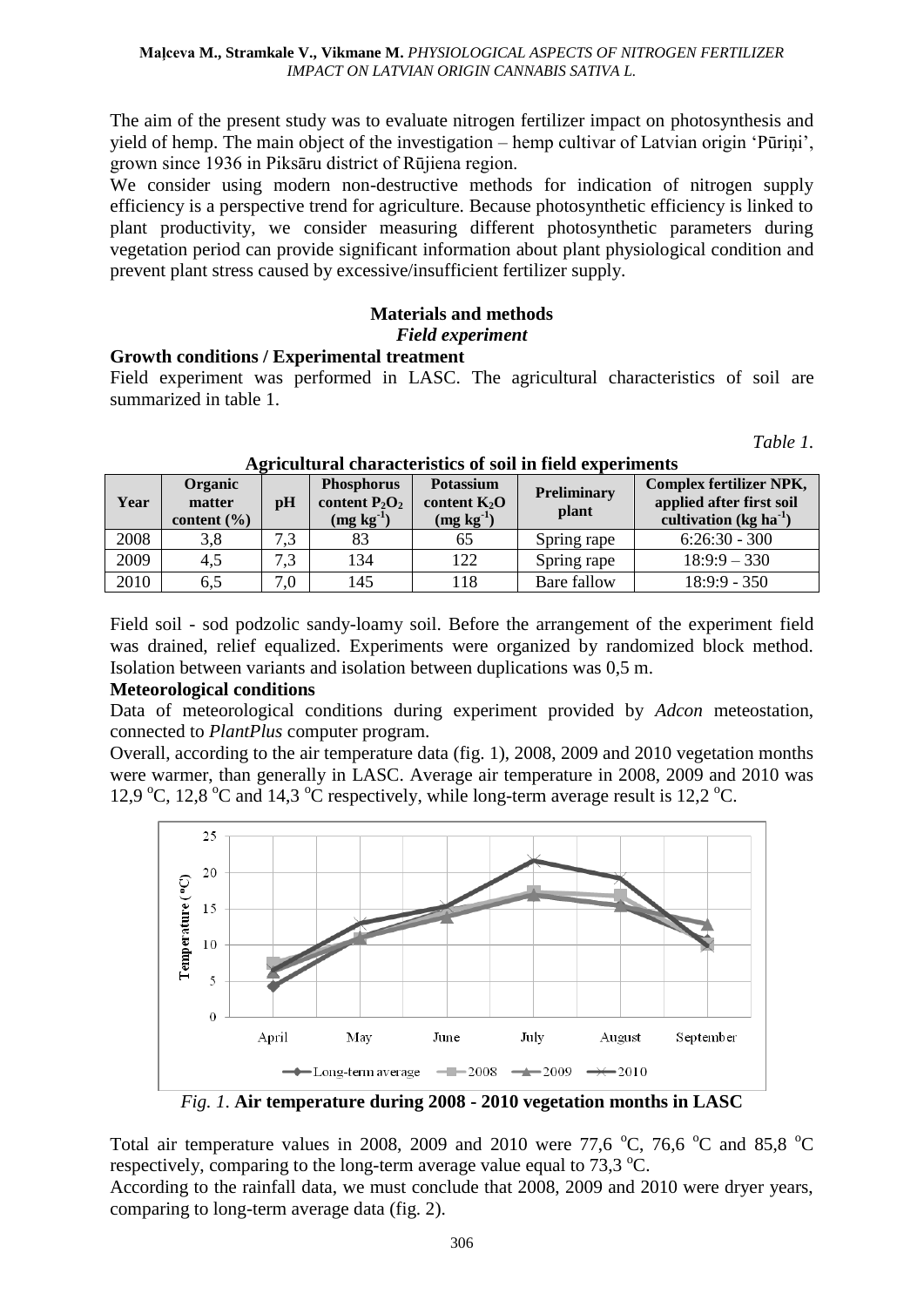

*Fig. 2.* **Rainfall during 2008 - 2010 vegetation months in LASC**

Total rainfall, comparing to long-term average 373 mm, in 2008 was per 4,3 % lower, in 2009 – per 48,7 % lower, and in 2010 – per 39,9 % lower.

## **Unsaturated fatty acid composition of seed oil**

Unsaturated fatty acid composition was determined for hempseed oil using gas chromatography equipment (*SHIMADZU GC-2010* and *YL6100GC* (*Young Lin Instrument*)).

#### *Laboratory experiment*

#### **Growth conditions/ Experimental treatment**

Laboratory experiment performed in the University of Latvia, Plant Physiology department in 2009. Seeds sown into vegetation containers with total volume 0,59 L, filled with peat substratum *KANO* (pH (KCl) 5,5 – 7,0, N content 180 mg l<sup>-1</sup>, K<sub>2</sub>0 content 400 mg l<sup>-1</sup>, P<sub>2</sub>O<sub>5</sub> content 245 mg  $1^{-1}$ ). For plant fertilization 10 % ammonium nitrate (NH<sub>4</sub>NO<sub>3</sub>) solution was prepared. In experiment three nitrogen fertilizer doses were used:  $N_0$  – control,  $N_{60}$  – 60 kg  $\hat{h}$ a<sup>-1</sup>, N<sub>100</sub> – 100 kg ha<sup>-1</sup>. All plants were divided into three variants with first fertilization time. Measurements of total chlorophyll content and chlorophyll *a* fluorescence were performed four times. During the first measuring time (I) majority of plants were in vegetative stage and had at least three pairs of leaves. All plants were in vegetative stage during the second measuring time (II), part of plants showed change of phyllotaxis. While performing measurements in the third time (III), plant transition to flowering stage was detected. During the fourth measuring time (IV) all plants were in intensive flowering stage.

#### **Total chlorophyll content**

Chlorophyll content was determined using non-destructive *Minolta SPAD-502* chlorophyll meter. At least 30 readings from a leaf were used to get one final average reading. In each variant final average readings of 30 leaves were analyzed (on average two leaves from 15 plants). The mean of the measurement was calculated using the internal function of the chlorophyll meter.

#### **Chlorophyll** *a* **fluorescence**

Chlorophyll *a* fluorescence was measured using non-destructive *Handy PEA* portable fluorescence measurement system (*Hansatech instruments*). Leaves were dark-adapted with leaf clips for 25 minutes before measurement. Measurements were repeated for all variants (20 measurements for each variant). The mean of the measurement was calculated using *MS Excel* program.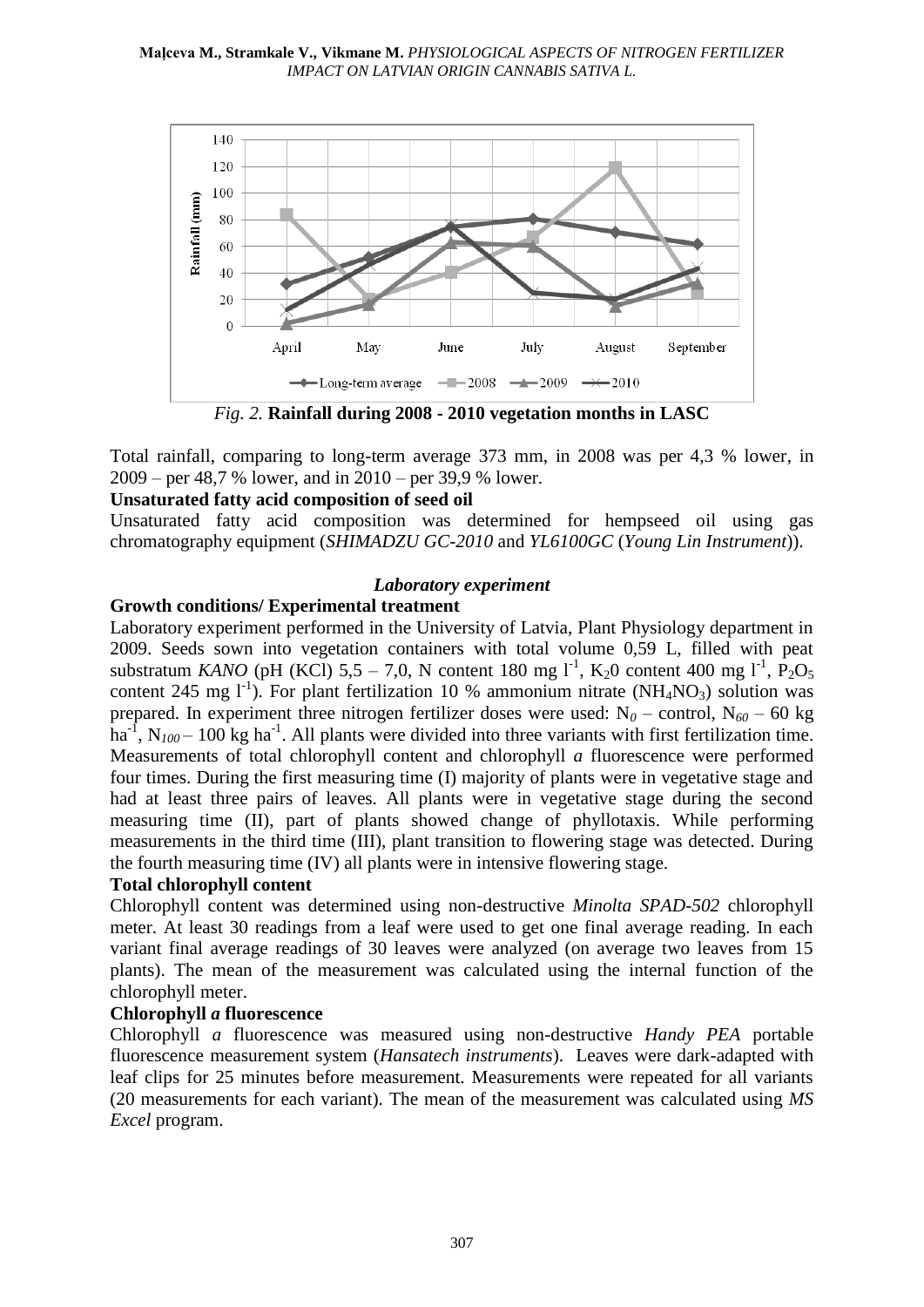## **Field experiment**

### **Results and discussion**

According to the literary sources, fiber varieties of hemp demand higher rainfall levels then oil varieties [13]. Interestingly that in 2008, when rainfall amount was higher, average fiber content in hemp stems was lower, then in dryer 2009 and 2010 (fig. 3).



*Fig.* 3. Fiber content (%) in hemp stems under different nitrogen fertilizer supply

It is significant that in stems of unfertilized control plants average fiber content was up to 7,8 % higher than in fertilized plants. It could be explained by the fact that received nitrogen in fertilized plants promotes usage of photosynthetic assimilates in amino acid biosynthesis. As it is known, biosynthesis of carbohydrates competes with biosynthesis of amino acids for distribution of photosynthetic assimilates [14], therefore schlerenhyma cells, that form fibers, are produced in smaller amounts. Probably, while cultivating hemp only for fiber production, use of nitrogen fertilizer should be reduced.

According to the literary sources, in Latvian conditions hemp can produce from half of a ton up to one ton seeds from one hectare [11]. Substantially, that seed yield of local hemp variety "Pūriņi" showed higher results (fig. 4.). For example, in 2009 N*<sup>100</sup>* variant hemp plants produced more than 2,5 tons seeds from hectare.



*Fig. 4.* **Seed yield (kg ha-1 ) of hemp under different nitrogen fertilizer supply**

We should mention that in 2008 the highest seed yield was in N<sub>60</sub> variant, while hemp seed yield in dryer conditions of 2009 increased both in fertilized and unfertilized variant plants. In 2010 fertilized plants produced 28,5 % (N*60*) and 37,7 % (N*100*) higher seed yield, than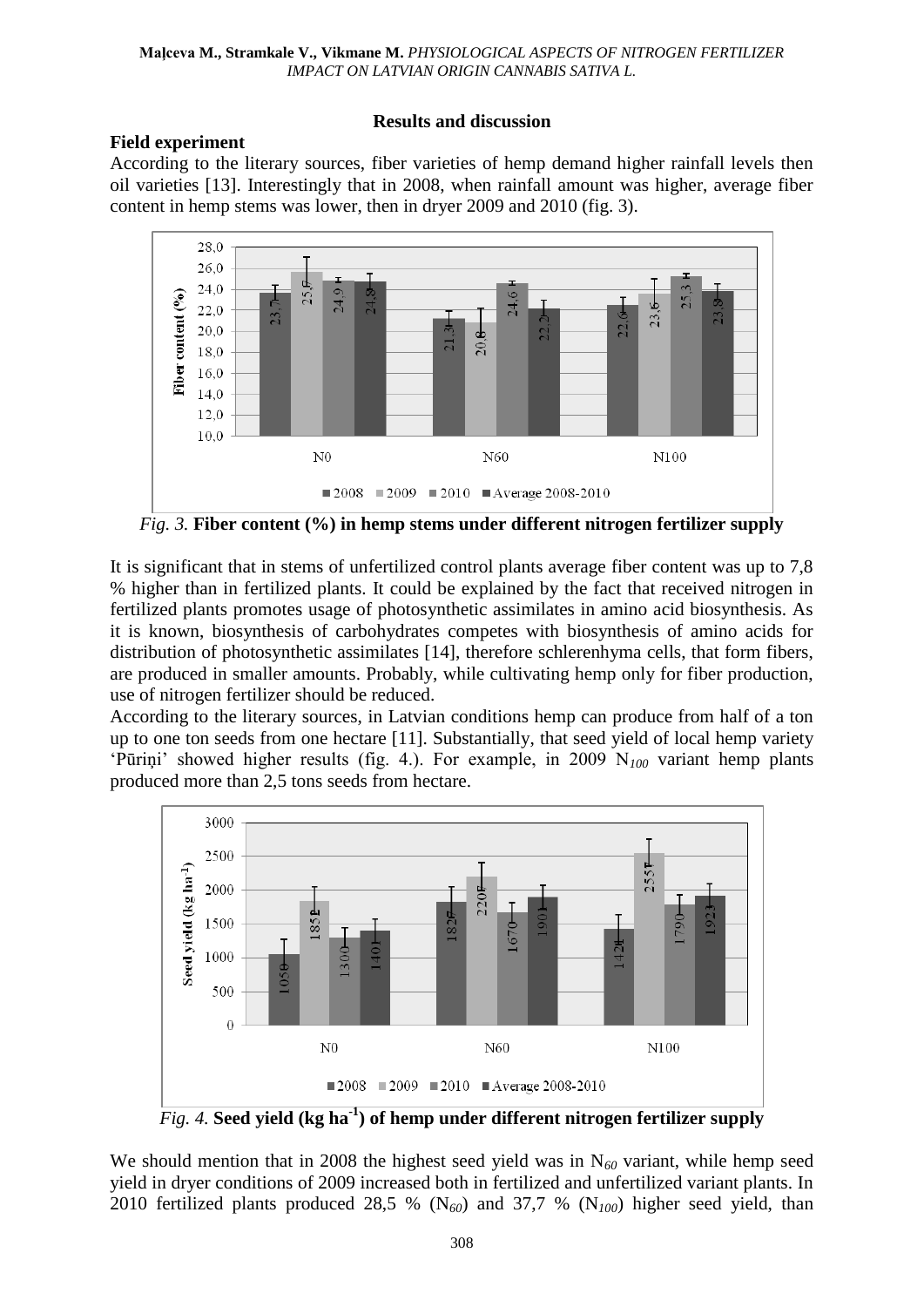unfertilized plants.Comparison of average seed yield results showed that average seed yield of fertilized plant for 36,5 % exceeded seed yield of unfertilized plants.

In 2008 the highest seed mass was in  $N_{60}$  variant, in 2009 – in  $N_0$  and  $N_{100}$ , but in 2010 the significant difference between variants has not been detected (fig. 5.).



*Fig. 5.* **1000 seed mass (g) of hemp under different nitrogen fertilizer supply**

From average values we can conclude that seed mass was not materially influenced by fertilizer. Explicit impact on seed mass was detected for moisture conditions. In 2008, when total rainfall was only per 4,3 % lower than long-term average, N*<sup>60</sup>* plant seeds were in average per 9,5 % heavier than  $N_0$  and  $N_{100}$  variant plant seeds. In relatively dryer 2009 difference between seed mass of N*<sup>0</sup>* and N*<sup>100</sup>* was not significant, and seed mass of N*<sup>60</sup>* plants was about 8 % lower, than in non-fertilized  $N_0$  plants. Therefore we must conclude that according to the seed mass results, additional nitrogen fertilizer doses should be applied, following the climatic conditions. In the vegetation period, guided with higher rainfall levels, 60 kg of additional nitrogen fertilizer per hectare can be considered as an optimal amount. Determination of unsaturated fatty acid composition of cold pressed hempseed oil proved that it"s very valuable because of the presence of linoleic, α-linolenic, γ-linolenic, oleic, eicosenoic and erucic fatty acids (fig. 6.)



*Fig. 6.* **Unsaturated fatty acid content (%) in cold pressed hempseed oil, depending on different nitrogen fertilizer supply**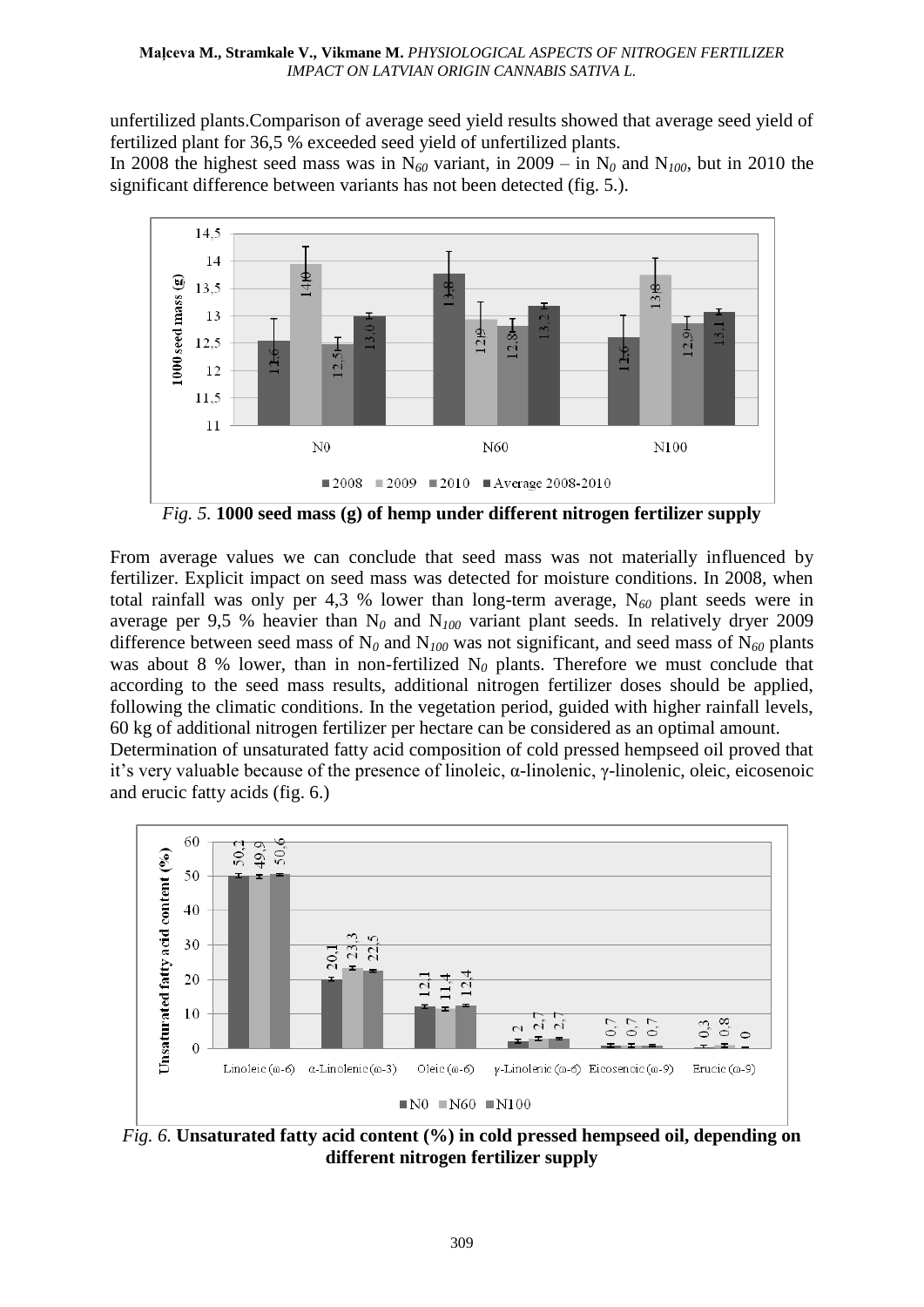According to the literary sources nitrogen can negatively affect fatty acid composition of oil culture seeds [15]. In the current investigation hemp seed oil composition was not negatively affected by nitrogen fertilizer.

### **Laboratory experiment**

During the current investigation we ascertained that chlorophyllmetry is a fast and nondestructive method, which can be repeated during ontogenesis, so we can join other authors' statement that this method is very useful [16, 17, 18, 19]. According to the dynamics of chlorophyll content changes we can conclude that both in fertilized and non-fertilized plants chlorophyll content gradually increased during ontogenesis (fig. 7.).



*Fig. 7.* **Chlorophyll content changes in hemp leaves under different nitrogen fertilizer supply, determined with chlorophyll meter Minolta SPAD-502**

Investigations of different cultivated plants, that were held out in recent years [17, 8, 20] showed SPAD reading correlation with absolute chlorophyll values, so these readings can be considered as reliable. Moreover, according to the opinion mentioned in literature, use of chlorophyll meter in laboratory conditions is especially effective [21]. Wherewith in current experiment chlorophyll content was determined in laboratory conditions, we can forecast that results are reliable and influence of the outward factors was minimal.

Schlemmer and others [8] write that photosynthetic potential is directly proportional to the chlorophyll content in plant tissues. Respectively, our data of chlorophyll content in hemp leaves describes photosynthetic potential of differently fertilized plants. Many authors recommend chlorophyll meter for determination of the nitrogen status and efficiency of nitrogen supply in plants [19, 22, 23, 21, 24]. It is necessary to mention, that starting with the first fertilization and until the last fertilization, higher SPAD reading values were established in N*<sup>60</sup>* variant plants. Therefore, according to the data of chlorophyll content in hemp leaves we can forecast, that in N*<sup>60</sup>* variant plants photosynthetic potential will be higher than in control and  $N_{100}$  variant plants, and that nitrogen fertilizer dose equal to 60 kg ha<sup>-1</sup> is most efficient.

In addition to chlorophyll content different chlorophyll *a* fluorescence parameters were observed. PI (Performance Index) is considered to be one of the most valuable parameters that diversely describes common vitality of plant. Parameter combines several photosynthetic parameters such as the density of active reaction centers, efficiency of received energy transport in ETC and electron flux rate [25]. As nitrogen supply improves quantity of FSII reaction center and electron transport rate [7], but nitrogen deficiency decreases photosynthetic chain reaction rate [6], PI parameter changes can characterize efficiency of nitrogen supply.

The highest performance index was established in N*<sup>100</sup>* treatment plants (fig. 8.).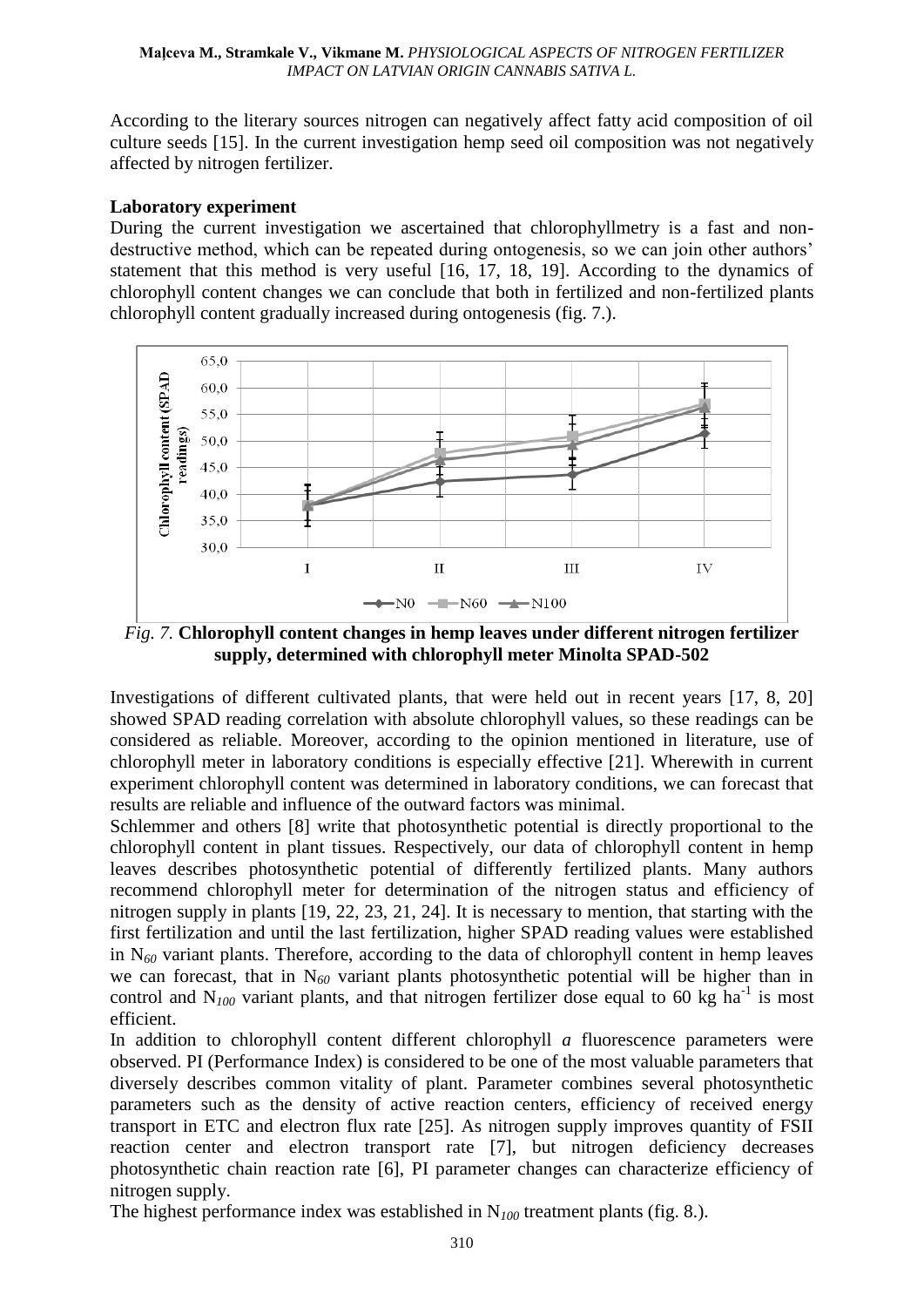

*Fig. 8.* **Chlorophyll a PI changes in hemp leaves under different nitrogen fertilizer supply, determined with Handy PEA**

During the whole investigation PI values in  $N_{100}$  exceeded PI values both in  $N_0$  and  $N_{60}$ variants. But we must mention that statistically significant difference between PI ratios of  $N_{100}$  and  $N_0$  was detected only when plants were changing from vegetative to flowering stage (II and III). We can conclude, that in spite of lack or presence of additional nitrogen fertilizer, performance index of hemp gradually increased during ontogenesis.

Nevertheless hemp plants showed higher vitality (performance index) under the highest additional nitrogen fertilizer supply, the analysis of the other photosynthetic parameters must be taken into consideration.

One of the rarely analyzed parameters is  $F_v/F_o$  – parameter that describes activity of FSII. Respectively, higher  $F_v/F_o$  values indicate more active FSII [26]. During the current investigation values of  $F_v/F_o$  parameter fluctuated (fig. 9.).



*Fig. 9.* **Chlorophyll a Fv/F<sup>o</sup> changes in hemp leaves under different nitrogen fertilizer supply, determined with Handy PEA**

In the beginning of the experiment all variant plants showed an increase of FSII activity, and the highest value of  $F_v/F_o$  was detected in  $N_{100}$  plants. During the stage of generic organ development and in the beginning of flowering stage  $(II - III)$  in all variant plants decrease of FSII activity was observed, however in N*<sup>100</sup>* variant plants FSII was still most active. During the flowering phase (III – IV) a significant decrease of FSII activity in  $N_{100}$  variant plants was observed, in contrast to  $N_0$  and  $N_{60}$  variant plants, where a rapid increase of FSII activity was observed. It can be explained with N*<sup>100</sup>* plant reaction on final additional fertilizer, that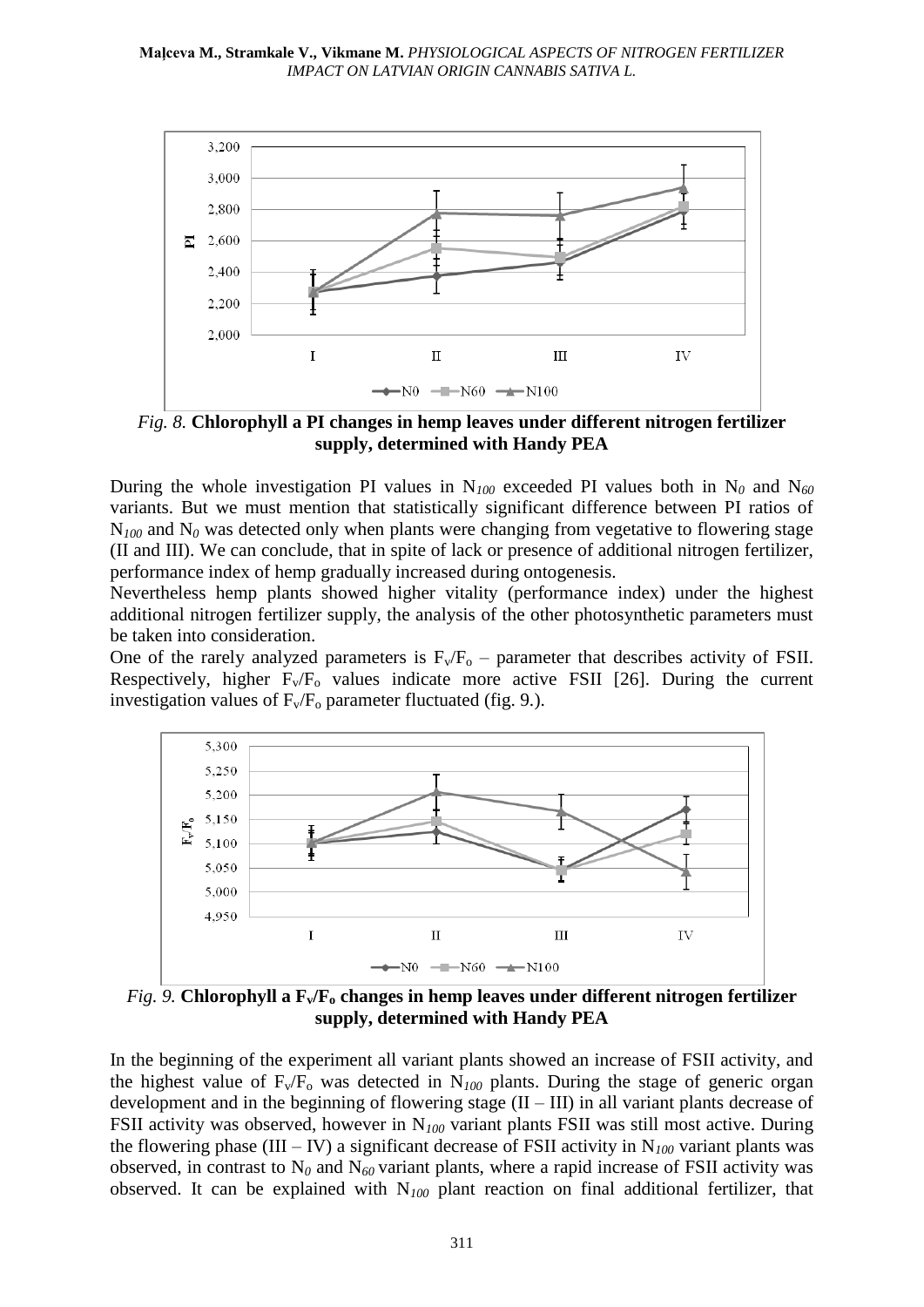#### **Maļceva M., Stramkale V., Vikmane M.** *PHYSIOLOGICAL ASPECTS OF NITROGEN FERTILIZER IMPACT ON LATVIAN ORIGIN CANNABIS SATIVA L.*

probably negatively influenced plant photosynthetic apparatus. Changes of FSII activity in N*<sup>0</sup>* and N*<sup>60</sup>* plants can be linked to the plant developmental changes.

 $F_v/F_m$  is the most frequently referred in literature chlorophyll *a* fluorescence parameter.  $F_v/F_m$ is considered to be "stress indicator" [27] and its changes can indicate a negative/positive impact of different fertilizer doses on plants. Hemp is C3 plant [28], and according to the literature data typical  $F_v/F_m$  parameter value for dark-adapted non-stressed C3 plants is 0,800 - 0,830 [29]. In experiments about hemp tolerance against cadmium impact  $F_v/F_m$  parameter values varied between 0,800 and 0,810 [30], other authors mention lower  $F_v/F_m$  parameter values - from 0,660 to 0,810 [31]. In the current investigation  $F_v/F_m$  parameter values substantially exceeded mentioned values (fig. 10.), and possibly these changes were caused by additional fertilizing with nitrogen.



*Fig. 10.* **Chlorophyll a Fv/F<sup>m</sup> changes in hemp leaves under different nitrogen fertilizer supply, determined with Handy PEA**

According to the literary sources, under disadvantaged environmental conditions that cause oxidative stress in plants,  $F_v/F_m$  value decrease is expected [31]. For example, nitrogen deficiency caused  $F_v/F_m$  parameter value decrease in spinach [32]. Previous investigations showed that  $F_v/F_m$  parameter values increased in plants, fertilized with nitrogen [33]. During our investigation  $F_v/F_m$  parameter value fluctuations were observed both in fertilized and nonfertilized plants. Initially, in all variant plants similar value fluctuations were established (I – III), with the highest parameter values in N*<sup>100</sup>* variant plants. However final measurements (IV) showed that  $N_{100}$  variant plant  $F_v/F_m$  values continued to decrease, while  $N_0$  and  $N_{60}$ variant plant  $F_v/F_m$  values increased. Between the control and  $N_{100}$  variant plant  $F_v/F_m$ parameter values statistically substantial differences persisted during the experiment.

There are references in literature that excessive nitrogen fertilizer supply can cause stress that resembles nitrogen deficiency features [7]. Therefore it is logical to assume that  $F_v/F_m$  value decrease in N*<sup>100</sup>* variant plants in the beginning of current investigation, and increase in N*<sup>0</sup>* and N*<sup>60</sup>* variant plants in the end of investigation (fig. 10) indicate improvement of the plant condition.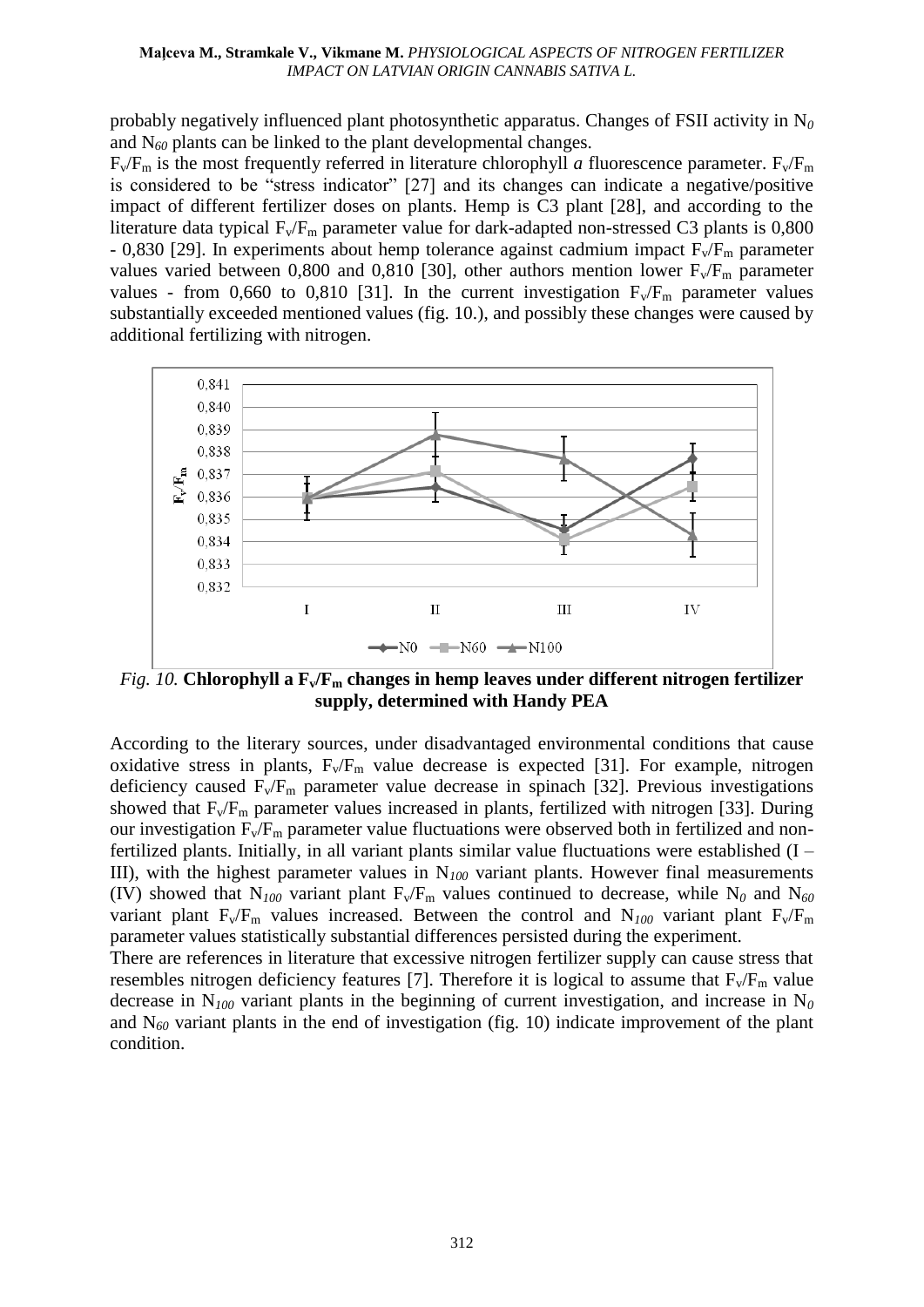#### **Conclusions**

After the evaluation of the nitrogen fertilizer impact on photosynthesis and yield of hemp, we must deduce that recommendations in hemp fertilization developed in EU are not suitable for Latvian conditions. According to the results of the current investigation, several conclusions were made.

According to the chlorophyll content the most efficient additional nitrogen fertilizer dose for hemp cultivar of Latvian origin 'Pūriņi' is 60 kg ha<sup>-1</sup>. Although the highest performance index was determined in N*<sup>100</sup>* variant plants, evaluating of all chlorophyll *a* fluorescence parameters showed that physiological efficiency of N*<sup>60</sup>* variant plants was higher.

In field conditions, seed yield of fertilized plants in average per 36,5 % exceeded control variant plant seed yield. In average, a significant difference between seed yield of N*<sup>60</sup>* and N<sub>100</sub> variants has not been observed. Nitrogen fertilizer negatively affected fiber content in hemp stems, therefore while cultivating hemp only for fiber production, usage of nitrogen fertilizer should be reduced. According to the seed mass results, additional nitrogen fertilizer doses should be applied following the climatic conditions. In the vegetation period guided with higher rainfall levels, 60 kg of additional nitrogen fertilizer per hectare can be considered as the optimal amount. In the current investigation hemp seed oil composition was not negatively affected by nitrogen fertilizer.

To avoid excessive nitrogen fertilizer usage, its negative impact on plant physiology and yield losses, we consider nitrogen fertilizer  $60 \text{ kg}$  ha<sup>-1</sup> as additional fertilizer is optimal for hemp cultivar of Latvian origin "Pūriņi". Current hemp cultivar is potentially valuable and perspective hemp cultivar that in local conditions can produce both fiber and significant seed yield, containing oil with high nutritional and pharmaceutical value.

#### **References**

- 1. Bagci E., Bruehl L., Aitzetmuller K., Altan Y. 2003. A chemotaxonomic approach to the fatty acid and tocochromanol content of *Cannabis sativa* L. (Cannabaceae). - Turkish Journal of Botany 27:141-147
- 2. Anwar F., Latif S., Ashraf M. 2006. Analytical characterization of hemp (*Cannabis sativa*) seed oil from different agro-ecological zones of Pakistan. - Journal of the American Oil Chemists' Society (JAOCS) 83:323-329
- 3. Bismarck A., Mishra S., Lampke T. 2005. Plant fibers as reinforcement for Green Composites. In: Mohanty A.K., Misra M., Drzal L.T. (Eds) Natural fibers, biopolymers, and biocomposites. CRC Press, Taylor and Francis Group, pp:39-108
- 4. Bavec F., Bavec M. 2007. Organic production and use of alternative crops. CRC Press, Taylor and Francis Group, 241 pp
- 5. Girard J.E. 2009. Principles of environmental chemistry, Second edition. Jones & Bartlett Publishers, 687 pp
- 6. Xu Z.Z., Zhou G.S. 2006. Nitrogen metabolism and photosynthesis in *Leymus chinensis* in response to longterm soil drought. - Journal of Plant Growth Regulation 25:252-266
- 7. Zhou X.J., Liang Y., Chen H., Shen S.H., Jing Y.X. 2006. Effects of rhizobia inoculation and nitrogen fertilization on photosynthetic physiology of soybean. - Photosynthetica 44:530-535
- 8. Schlemmer M.R., Francis D.D., Shanahan J.F., Schepers J.S. 2005. Remotely measuring chlorophyll content in corn leaves with differing nitrogen levels and realtive water content. - Agronomy Journal 97:106-112
- 9. Smith-Heisters S. 2008. Environmental costs of hemp prohibition in the United States. Journal of Industrial Hemp 13:157-170
- 10. Anonymous. 2004. IENICA (Interactive European Network for Industrial Crops and their Applications) Agronomy Guide. Generic guidelines on the agronomy of selected industrial crops, pp:4-5
- 11. Driķis J. 2004. Kaņepes : Ruža A., Adamovičs A., Bankina B., Bērziņš A., Driķis J., Kārkliņš A., Kreišmane D., Kreita D., Turka I., Ruža E. 2004. Augkopība. Jelgava: Latvijas Lauksaimniecības Universitāte, 374 lpp
- 12. Mediavilla V., Jonquera M., Schmid-Slembrouck I., Soldati A. 1998. Decimal code for growth stages of hemp (*Cannabis sativa* L.). - Journal of the International Hemp Association 5:65,68-74
- 13. Elzebroek T., Wind K. 2008. Guide to cultivated plants. CAB International, Wallingford, UK, 540 pp
- 14. Foyer C.H., Ferrario-Mery S., Noctor G. 2001. Interactions between carbon and nitrogen metabolism. In: Lea P.J., Morot-Gaudry J.F. (Eds) Plant nitrogen. Springer, pp:237-254
- 15. Egesel C.O., Gul M.K., Kahriman F., Ozer I., Turk F. 2008. The effect of nitrogen fertilization on tocopherols in rapeseed genotypes. - European Food Research and Technology 227:871-880